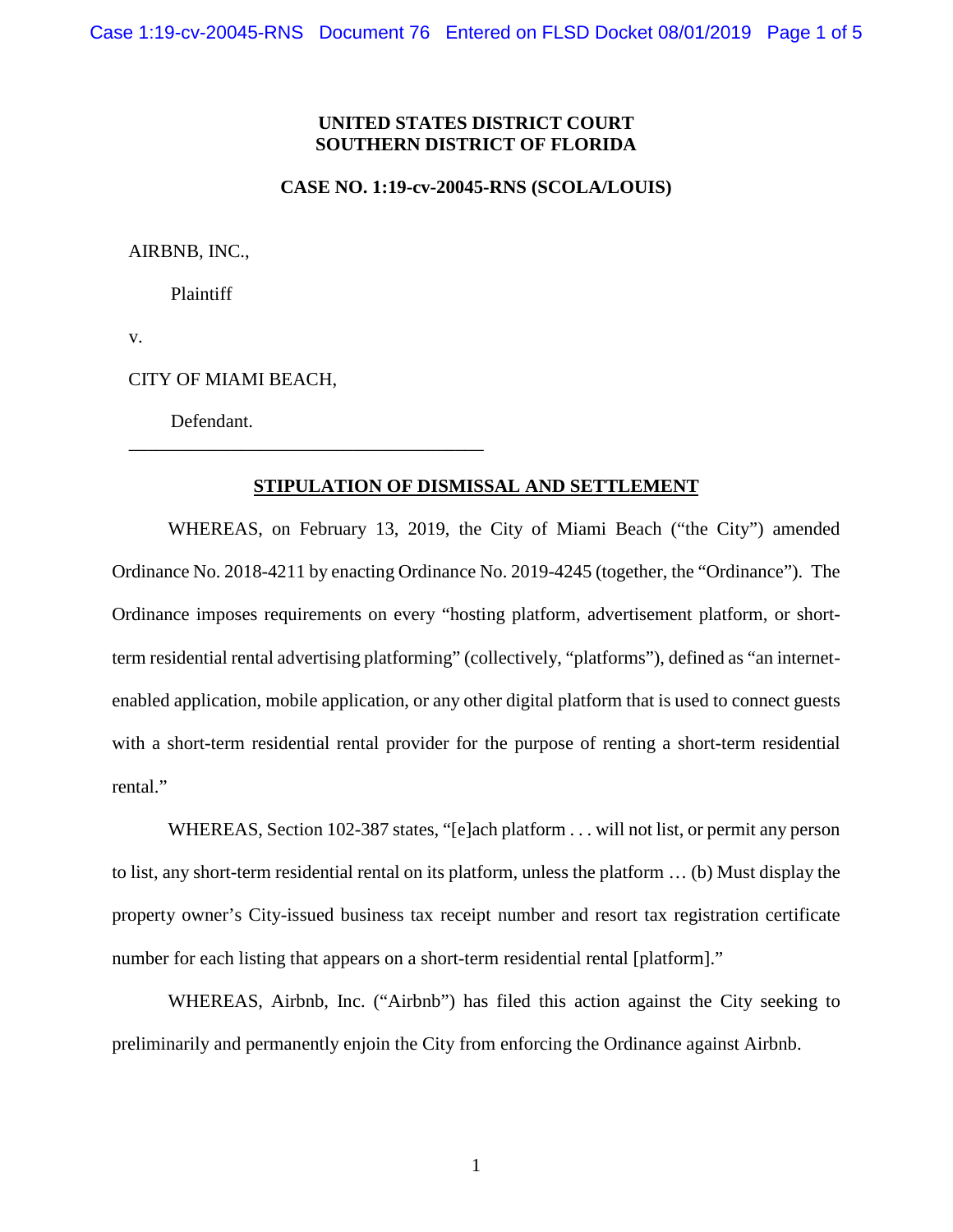WHEREAS, Airbnb and the City have disagreed about the proper interpretation of Section 102-387.

NOW, THEREFORE, the parties hereto stipulate and agree as follows with respect to the interpretation and enforcement of the Ordinance:

1. Section 102-387(A) requires that hosting platforms (a) post a notice on its website advising short-term residential rental providers and property owners that such providers are required to obtain a City-issued business tax receipt and a resort tax registration certificate in order to list a rental property on a hosting platform and (b) display a user-inputted City-issued business tax receipt number ("BTR") and City-issued resort tax registration certificate number on listings for short-term rentals covered by the Ordinance. The hosting platform is not required to verify whether those numbers are issued by the City or are otherwise valid.

2. The City will not enforce or otherwise seek to impose penalties under the Ordinance against Airbnb for violations of Section 102-387(A) unless Airbnb fails to make the required posting or to display a user-inputted City-issued BTR number and user-inputted resort tax registration certificate number for each individual short-term residential rental unit listing that appears on its platform.<sup>[1](#page-1-0)</sup> For clarity, the City will not enforce or otherwise seek to impose penalties under Section 102-387(B) of the Ordinance against Airbnb for the failure to verify whether the alphanumeric BTR and resort tax registration certificate number that a user inputs was issued by the City or is otherwise valid.

<span id="page-1-0"></span><sup>&</sup>lt;sup>1</sup> The parties reserve all rights with respect to the applicability, if any, of Section 102-387(C)(3)(b) of the Ordinance, and with respect to any potential claims by the City for resort taxes, business tax receipt fees, and resort tax registration certificate fees incurred prior to the effective date of this agreement.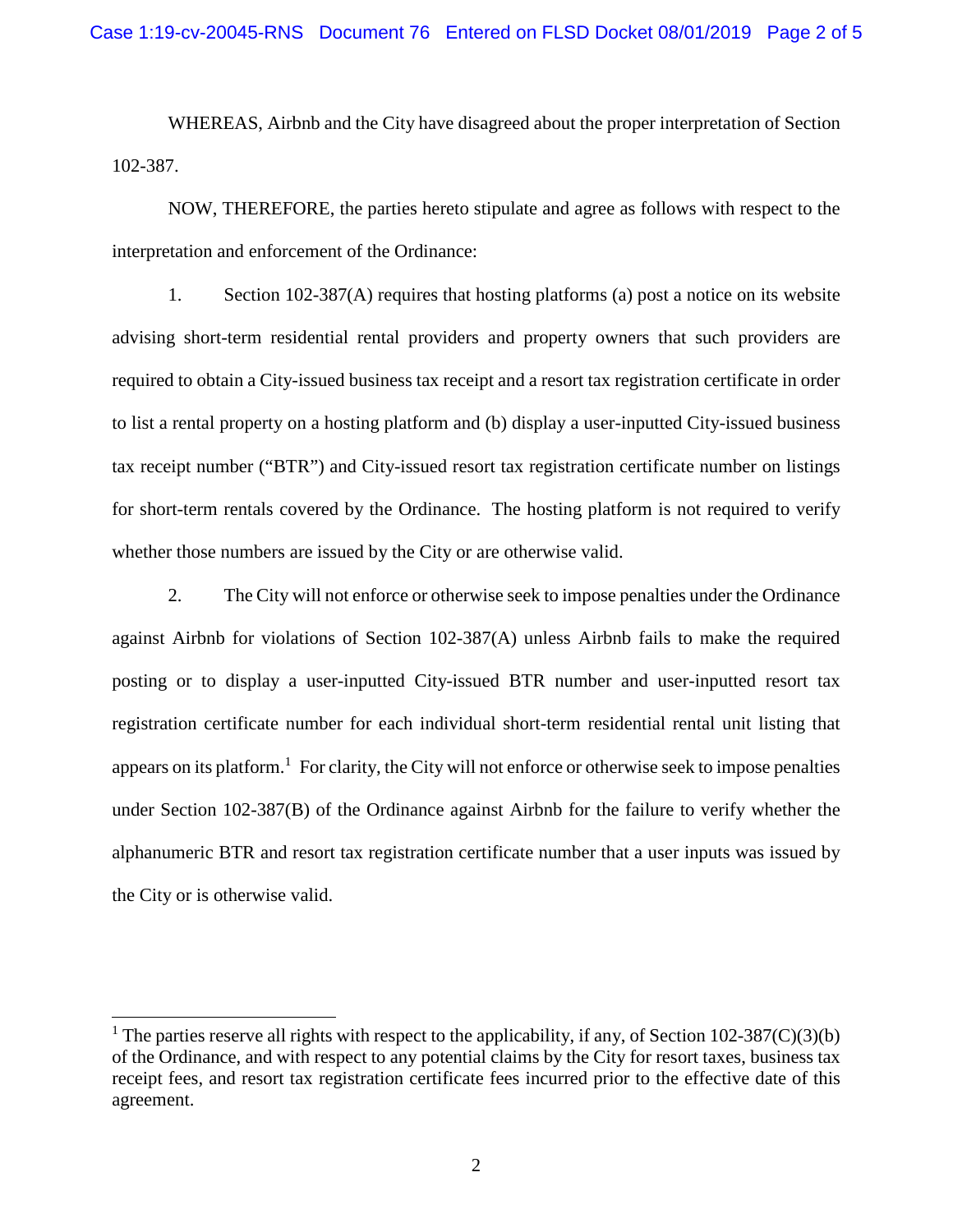3. Airbnb agrees to comply with the Ordinance, as set forth in paragraphs 1 and 2 above, including by posting the required notice and displaying a user-inputted City-issued BTR number and resort tax registration certificate number for each individual short-term residential rental unit listing covered by the Ordinance in the City that appears on Airbnb's platform.

4. Airbnb's compliance with the Ordinance in this manner shall commence one month from the Effective Date for new listings and three months from the Effective Date for existing listings, during which time Airbnb will engage in an effort to educate and communicate with users in Miami Beach about the Ordinance's requirements, as set forth in paragraphs 1 and 2 above.

5. As long as Airbnb continues to geofence as set forth in Section 102-387(C) of the Ordinance through the date set forth in paragraph 4 above, Airbnb and its hosts may honor bookings for listings in Miami Beach made prior to the deadlines set forth in paragraph 4 above associated with Airbnb's suspension of a listing for failure to display a user-inputted business tax receipt number and/or resort tax registration certificate number made prior to the deadlines set forth in paragraph 4 above as long as such bookings have a check-in date commencing on or before December 31, 2019. Any bookings allowed by this paragraph must be located in a zoning district of the City of Miami Beach which permits transient (short-term) rentals pursuant to the City's applicable Land Development Regulations.

6. Airbnb shall provide \$380,000 to the City (the "Provision"), within 14 days of the Effective date, which it may use in its discretion, including to educate residents about homesharing rules and/or for the enforcement of Section 102-387 of the Ordinance.

7. The City shall not enforce Section 102-387(A) of the Ordinance against Airbnb, including through the retroactive imposition of penalties, until three months from the Effective

3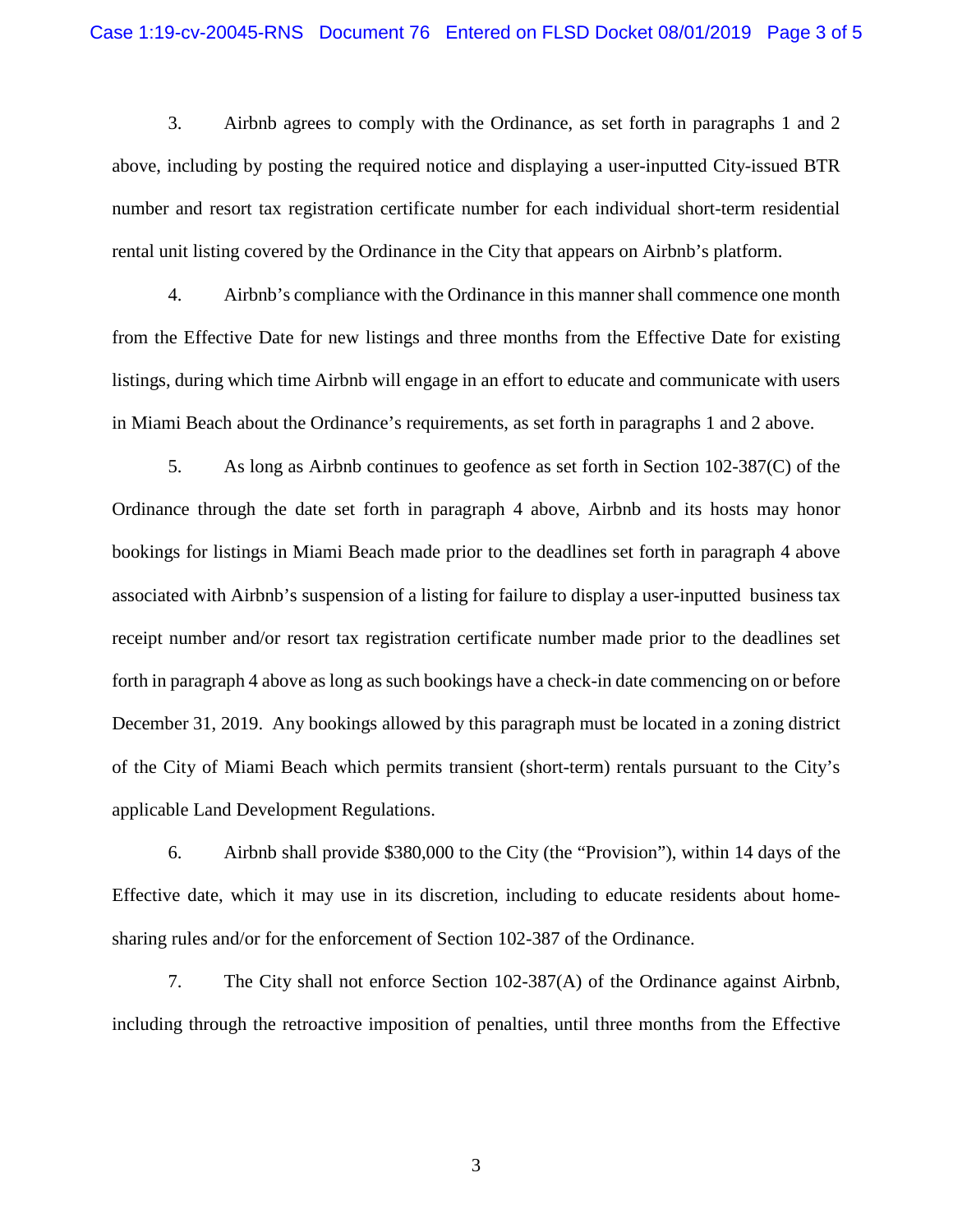Date, and only on a prospective basis from that date on. Nothing in this paragraph will affect the rights of the parties as set forth in paragraph 2 footnote 1 above.

8. This stipulation and agreement shall apply consistent with the interpretation of Section 102-387(A) of the Ordinance as set forth herein. It shall not apply to any other provision of the Ordinance.

9. Airbnb shall have the opportunity to withdraw from this stipulation if there are any amendments to Section 102-387 of the Ordinance or any other material change in City law that alters the notice and display requirements owed by hosting platforms after the Effective Date. To the extent Airbnb withdraws from the agreement prior to three months from the date of the Provision, the City shall return the Provision in full to Airbnb; to the extent Airbnb withdraws from the agreement after three months but prior to six months from the date of the Provision, the City shall return two-thirds (2/3) of the Provision to Airbnb; to the extent Airbnb withdraws from the agreement after six months but prior to nine months from the date of the Provision, the City shall return one-third (1/3) of the Provision to Airbnb. Airbnb's withdrawal shall be effective after 5 days of notice provided to the City.

10. Airbnb hereby agrees to dismiss this action against the City without prejudice and with each party to bear its own attorney's fees and costs, pursuant to Rule  $41(a)(2)$  of the Federal Rules of Civil Procedure.

11. The City shall not agree to any other hosting platform being entitled to the benefits of this agreement without that hosting platform agreeing to its terms.

12. Nothing in this Stipulation shall affect any other duties of either party.

13. This Stipulation of Dismissal and Settlement shall become effective upon entry by the Court ("Effective Date").

4